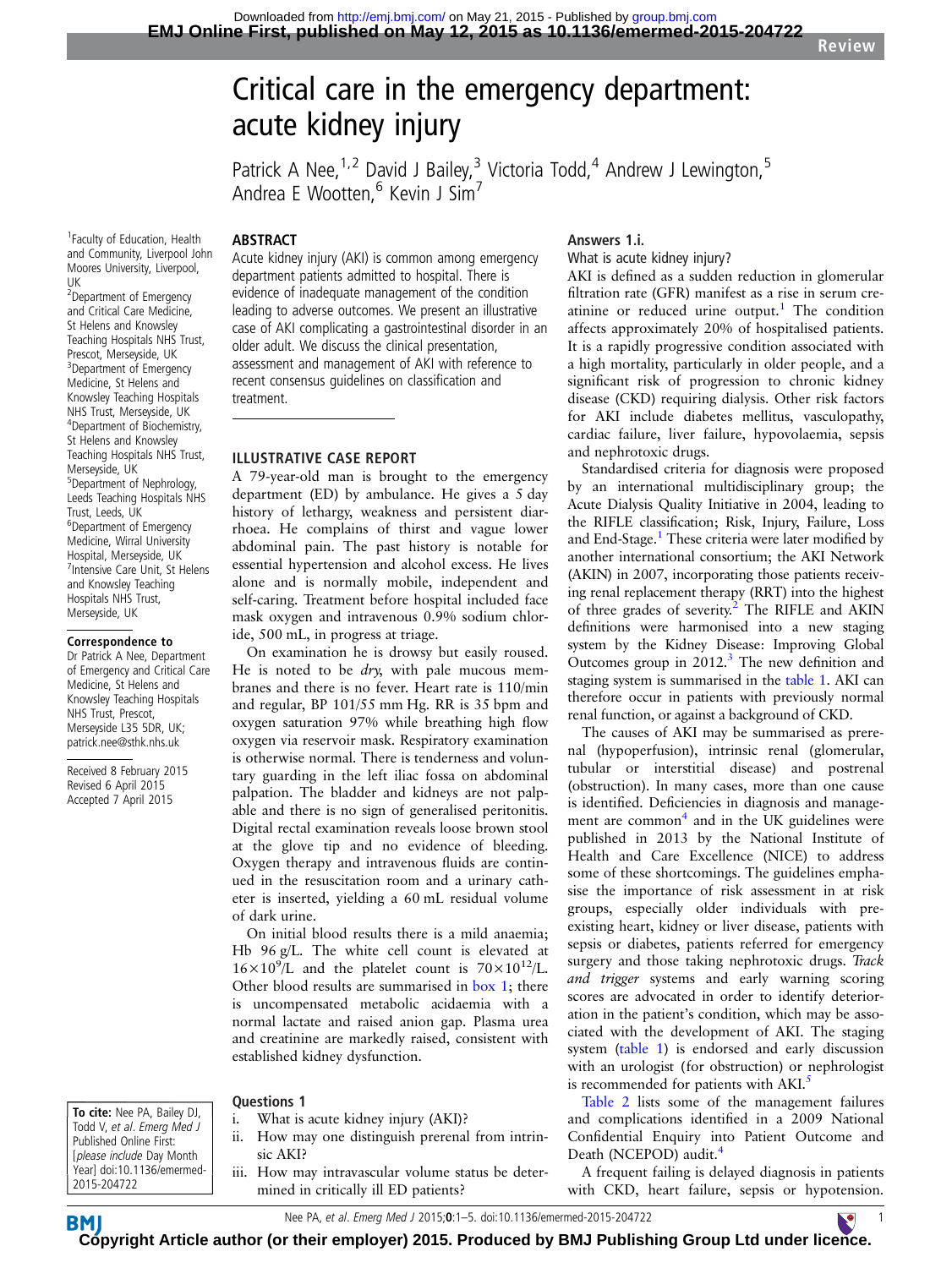## <span id="page-1-0"></span>Box 1 Initial venous and arterial blood results

- ▸ Peripheral venous blood
	- Sodium 139 mmol/L
	- Potassium 4.5 mmol/L
	- Chloride 106 mmol/L
	- Glucose 9.6 mmol/L (172.8 mg/dL)
	- Urea 50 mmol/L (BUN 140 mg/dL)
	- Creatinine 740  $\mu$ mol/L (8.37 mg/dL).
- ▸ Arterial blood gases
	- pH 7.13, pCO2 5.08 kPa, pO2 19.4 kPa
	- $HCO<sub>3</sub>$  14.1 mmol/L, base excess  $-13.8$
	- Lactate 2.8 mmol/L
	- Anion gap 22.8 mmol.
	- BUN; Blood Urea Nitrogen

Patients aged over 65 years are at particular risk, especially if they are taking nephrotoxic drugs such as non-steroidal antiinflammatory drugs (NSAIDs), ACE inhibitors or angiotensin II receptor blockers.

The concentration of creatinine in the blood is used as an estimate of GFR. Creatinine is freely filtered by the glomerulus and actively secreted by the renal tubule. The creatinine value can be used to calculate the estimated GFR (eGFR). The value of eGFR also depends upon the age, gender and race of the patient and is calculated by the four variable Modification of Diet in Renal Disease (MDRD) equation. $6$  Even relatively minor rises in the creatinine concentration are associated with adverse outcomes.[7 8](#page-4-0) And yet, due to significant renal reserve, GFR can fall to 50% or less without a rise in creatinine on blood testing. Blood creatinine is therefore a delayed marker of AKI, which has prompted a search for earlier markers. Presently under investigation are functional biomarkers such as serum cystatin C and damage biomarkers such as urine kidney injury molecule and neutrophil gelatinase associated lipokalin (NGAL), measurable in blood and urine.<sup>9</sup> <sup>10</sup>

NGAL is the most studied of the novel AKI predictive biomarkers. It is an essential component of innate immunity to bacterial infection in humans. Nickolas et  $al<sup>11</sup>$  $al<sup>11</sup>$  $al<sup>11</sup>$  found that urinary NGAL measurement in 635 consecutive ED patients had 90% sensitivity and 99% specificity as a predictor of AKI. It was also able to distinguish AKI from prerenal AKI and CKD. More recently urine and plasma NGAL were found to detect subclinical AKI, associated with adverse outcomes, in the absence of increases in serum creatinine in the ICU setting.<sup>1</sup>

#### Answers 1.ii.

How may one distinguish prerenal from intrinsic AKI?

It was previously held that transient or prerenal AKI must be distinguished from persistent or intrinsic AKI since the former is caused by renal hypoperfusion and may respond to intravenous volume resuscitation. Differential elevations in blood urea and creatinine,

| Staging of acute kidney injury by severity<br>Table 1 |                                                                                                                   |                                                       |  |  |  |
|-------------------------------------------------------|-------------------------------------------------------------------------------------------------------------------|-------------------------------------------------------|--|--|--|
| <b>Stage</b>                                          | Serum creatinine                                                                                                  | Urine output                                          |  |  |  |
|                                                       | Increase $\geq$ 26 mcmol/L ( $>$ 0.3 mg/dL)<br>or $\geq$ 1.5-1.9×from baseline                                    | 0.5 mL/kg/h for $>6$ h                                |  |  |  |
| 2                                                     | Increase $2-2.9x$ from baseline                                                                                   | $<$ 0.5 mL/kg/h for $>$ 12 h                          |  |  |  |
| 3                                                     | Increase $\geq$ 3x from baseline or $\geq$ 354 mcmol/L<br>$(\geq 4 \text{ mg/dL})$ or renal replacement initiated | $<$ 0.3 mL/kg/h for $>$ 24 h<br>or anuria for $>12$ h |  |  |  |

| <b>Element of care</b>                                          | Adverse outcomes                          |  |
|-----------------------------------------------------------------|-------------------------------------------|--|
| $\triangleright$ Failure to anticipate and prevent AKI          | $\blacktriangleright$ Respiratory failure |  |
| $\blacktriangleright$ Failure to appreciate the severity of the | $\triangleright$ Oedema                   |  |
| patient's condition                                             | $\blacktriangleright$ Hyperkalaemia       |  |
| Failure to recognise risk factors for AKI                       | $\blacktriangleright$ Sepsis              |  |
| $\triangleright$ Delayed diagnosis                              | $\blacktriangleright$ Encephalopathy      |  |
| $\triangleright$ Omission of monitoring or investigations       | $\blacktriangleright$ Bleeding            |  |
| Failure to correct hypovolaemia                                 | $\blacktriangleright$ Serositis           |  |
| $\blacktriangleright$ Failure to treat infection, sepsis        | ▶ Progression to more                     |  |
| Failure to recognise and correct renal                          | severe AKI                                |  |
| obstruction                                                     | $\blacktriangleright$ Progression to CKD  |  |
| $\triangleright$ Delayed referral to nephrology/critical care   | Avoidable death                           |  |

AKI, acute kidney injury; CKD, chronic kidney disease.

the ratio of plasma to urine osmolality and urinary sodium and urea excretion were often used for this purpose; prerenal injury being characterised by concentrated urine containing little sodium. However, the evidence for this approach is limited, particularly in patients receiving diuretics and those with sepsis.<sup>[13](#page-4-0)</sup> Contemporary nephrologists question the notion that diffuse tubular necrosis is the hallmark of persistent AKI. Many tubules appear histologically normal on light microscopy in that condition, and the pathological lesion of prerenal AKI is unknown.<sup>14</sup> Neither is there any clear clinical distinction between the two entities; both prerenal AKI and intrinsic AKI are associated with increased inhospital mortality, 3-fold in the former to 10-fold in the latter.<sup>15</sup> The current understanding is that AKI is a continuum of increasing severity, with no clear cut-off that would enable a distinctive approach to resuscitation and treatment.

#### Answers 1.iii

#### How may intravascular volume status be determined in critically ill ED patients?

Accurate assessment of the intravascular volume status is important in hypotensive patients. Such patients may be hypovolaemic, euvolaemic or hypervolaemic. It is essential to maintain organ perfusion with boluses of intravenous fluid where appropriate but the assessment may be challenging. Physical signs of hypovolaemia may be absent or may be explained by other pathologies, particularly in undifferentiated patients in the ED setting. Peripheral oedema and pulmonary crepitations may be present even in a volume-depleted patient. Increasing the preload by volume expansion increases stroke volume according to the Starling-Frank principle, but only up to a point; even relatively small boluses may be hazardous to patients with cardiac failure. Excessive fluid administration is associated with worse outcomes in patients with kidney dysfunction.<sup>[16](#page-4-0)</sup>

The history may suggest a negative fluid balance (eg, vomiting, diarrhoea, reduced oral intake, thirst, fever, etc) and clinical examination may provide supporting evidence such as dry mouth (and axillae), reduced skin turgor, cool peripheries and delayed capillary return time. Postural hypotension may be present in patients with hypovolaemia and can be demonstrated in patients who are able to sit upright or stand, while a supine leg raise may also suggest fluid responsiveness.[17](#page-4-0) A raised urea: creatinine ratio, raised serum osmolality and hypernatraemia indicate a free water deficit (dehydration), and urinary indices such as a low urinary sodium, raised specific gravity and osmolality provide further evidence of hypovolaemia. In volume overload the B-type natriuretic protein and its derivatives may be elevated in the blood. The analysis may be more difficult to interpret in ischaemic heart disease and atrial fibrillation.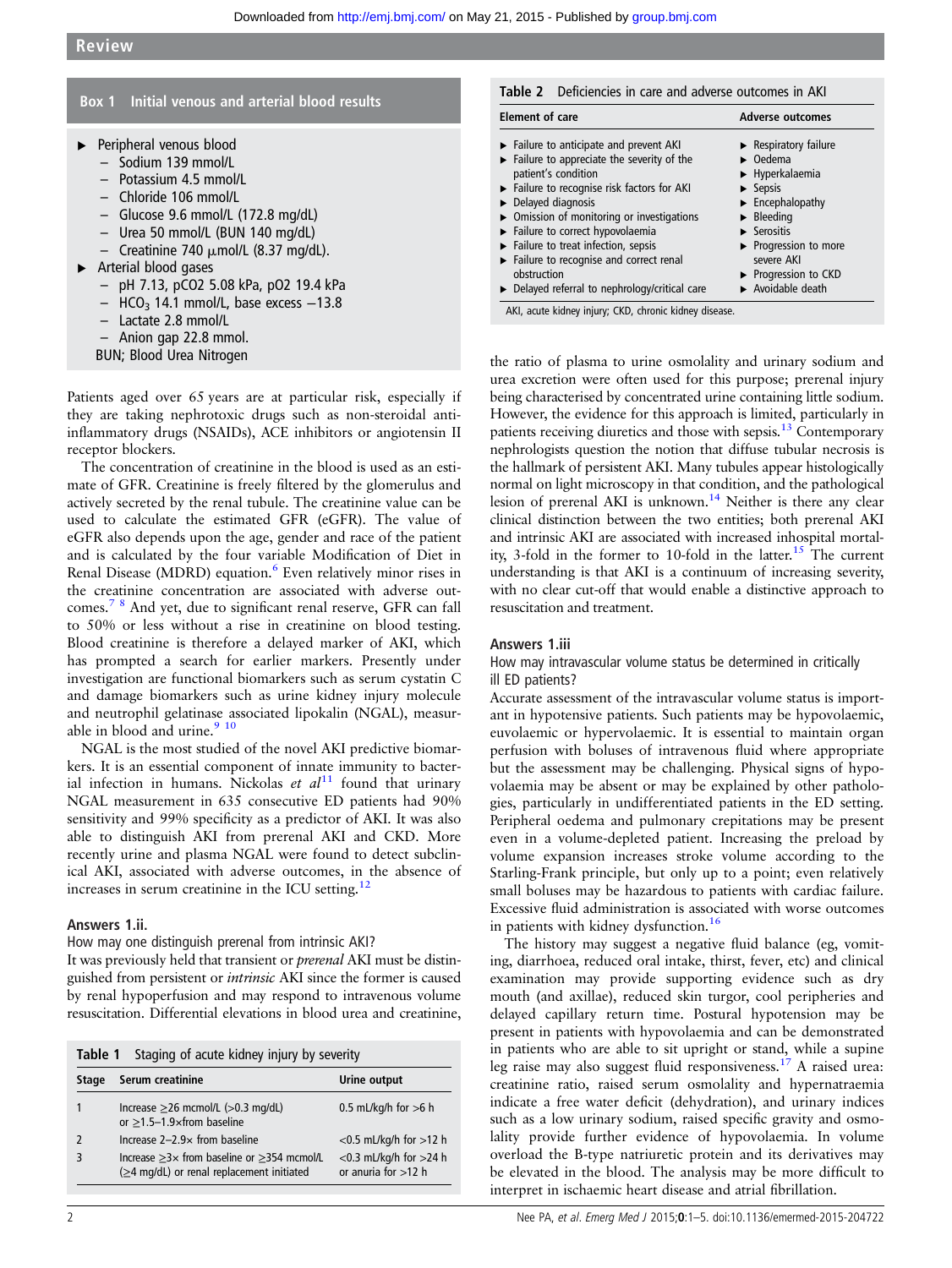A static measure of the central venous pressure is not helpful, but the dynamic response of the central venous pressure to a fluid bolus (eg, 125 mL 0.9% sodium chloride) provides useful information on intravascular volume. A sustained rise of >3 cm H2O suggests that the compartment is replete. Intermittent or continuous measurement of the central venous oxygen saturation is another useful strategy.[18 19](#page-4-0)

Non-invasive techniques using echocardiography are gaining popularity.[20](#page-4-0) The phased array probe provides images of the inferior vena cava at end expiration, while the parasternal view of the heart is useful in skilled hands for the assessment of cardiac filling. The internal diameter of the right ventricle at end diastole provides the most relevant data, a value of less than 2.3 cm may indicate underfilling. $21$  Alternatively, the curvilinear probe may be used to distinguish between different types of shock, the techniques for which are taught as part of level 2 ultrasound training. Guidelines for this level of training are published in the UK by the Royal College of Emergency Medicine ([http://www.rcem.ac.uk/Training-Exams/Training/Ultrasound%](http://www.rcem.ac.uk/Training-Exams/Training/Ultrasound%20training) [20training](http://www.rcem.ac.uk/Training-Exams/Training/Ultrasound%20training)).

## CASE PROGRESSION

Liver function tests are now available. They reveal a non-specific pattern of transaminasaemia and elevated alkaline phosphatase and γ-glutamyl transferase concentrations. The bilirubin level is marginally elevated at 44 mcmol/L (2.6 mg/dL). The patient is referred to a specialist trainee in acute medicine. Her differential diagnosis includes haemolytic uraemic syndrome (HUS) and hepatorenal syndrome (HRS). However, a surgical review is advised because of the possibility of diverticular abscess. The surgical resident requests a CT scan of the abdomen and with intravenous iodinated contrast.

## Questions 2

- i. What is HUS?
- ii. What are the risk factors for the development of contrastinduced AKI (CI-AKI)?
- iii. What steps can be taken to minimise the risk of worsening AKI when intravenous contrast is being considered?

## Answers 2.i

#### What is HUS?

A history of diarrhoea and severe AKI should prompt consideration of the HUS in the differential diagnosis. HUS is a thrombotic microangiopathy characterised by haemolytic anaemia, thrombocytopenia and uraemia. First described by Gasser et al in  $1955$ , $^{22}$  it is a rare, life-threatening disorder occurring in all age groups and the most common cause of acquired AKI in previously healthy children. The most common type, 'typical' HUS, occurs in outbreaks or sporadically, and follows an episode of bloody diarrhoea due to infection by Shiga toxin-producing Escherichia coli (STEC) or Shigella spp. Atypical HUS results from other infections, including viral, Mycoplasma and Streptococcal aetiologies, drug effects, inborn errors of metabolism or disorders of complement regulation.

The diagnosis is often delayed in atypical and sporadic cases. The syndrome should be suspected when a patient presents with oliguria and pallor following an episode of gastroenteritis. Early symptoms are non-specific and include nausea, vomiting, crampy abdominal pain and diarrhoea, initially watery and becoming bloody in severe cases. The diagnosis is clinical, supported in STEC-HUS by the isolation of the serotype 0157 E. coli in stool samples. Laboratory investigations reveal thrombocytopenia, haemolytic anaemia and schistocytes on blood smear.

AKI follows 5–10 days after the onset of diarrhoea and may be associated with haematuria and proteinuria, progressing to oligoanuria and severe electrolyte derangements. Hypertension and central nervous system (CNS) disturbances are common and may herald a poor outcome. The treatment of HUS is generally supportive and includes the eradication of the underlying cause. Cefuroxime and ciprofloxacin are effective against STEC strains.[23](#page-4-0) And a monoclonal antibody to C5a, eculizumab, is recommended in recent NICE guidance.<sup>[24](#page-4-0)</sup> Intravenous volume resuscitation and correction of electrolyte abnormalities and anaemia are central to initial management, while urgent plasma exchange or RRT may be necessary in  $50-70\%$  of patients.<sup>[25](#page-4-0)</sup> Most patients with STEC-HUS recover renal function, although a minority may develop CKD, requiring lifelong dialysis. Atypical HUS is associated with a worse prognosis; up to 50% progress to end-stage renal failure or irreversible brain damage. The overall mortality rate is  $5-10\%$ .<sup>26</sup>

#### Answers 2.ii

What are the risk factors for the development of CI-AKI?

Intravenous iodinated contrast material is toxic to the kidneys and can cause or worsen AKI in some patients. CI-AKI refers to a decline in kidney function following intravenous administration of iodinated contrast medium. The Contrast Media Safety Committee of the European Society of Urogenital Radiology define CI-AKI as "a condition in which an impairment in renal function (an increase in serum creatinine by more than 25% or 44 mcmol/L) occurs within 3 days following the intravascular administration of a contrast medium, in the absence of an alter-native aetiology".<sup>[27](#page-4-0)</sup> CI-AKI is the third most common cause of inpatient AKI after decreased renal perfusion and nephrotoxic drugs.

Patients with an eGFR <60 mL/min/1.73  $M^2$  are at a significantly increased risk of CI-AKI. Other associated factors include advancing age, diabetes mellitus with CKD, hypovolaemia/ haemodynamic instability, nephrotoxic drugs, hypertension and heart failure. The use of higher volumes of iodinated contrast media or contrast with a higher osmolality is associated with increased risk. Nephrotoxic drugs implicated with CI-AKI include NSAIDs, aminoglycosides, amphotericin B and high doses of loop diuretics.

#### Answers 2.iii

What steps can be taken to minimise the risk of worsening AKI when intravenous contrast is being considered?

The decision on whether to use iodinated contrast is a balance between an assessment of the risk of CI-AKI and the potential benefits of diagnostic information. Assessment for the presence of risk factors such as comorbidities, current medications and kidney function (serum creatinine in a patient with AKI or eGFR in a patient with CKD) should form part of this decision. If iodinated contrast is used, a number of pharmacological and non-pharmacological methods of reducing the risk of CI-AKI can be implemented. An iso-osmolar or low-osmolar contrast medium should be used in the lowest possibly volume/dose and patients at risk should receive intravenous volume expansion prior to the contrast. Sodium chloride 0.9% and isotonic sodium bicarbonate are reasonable choices, with 0.9% sodium chloride having logistical advantage in the ED setting.[27 28](#page-4-0) It is important to maintain optimum fluid balance after the investigation, and to ensure that renally excreted drugs such as metformin are discontinued before the procedure and not restarted until renal function has been reassessed. Intravenous N-acetylcysteine and alkalisation of the urine with sodium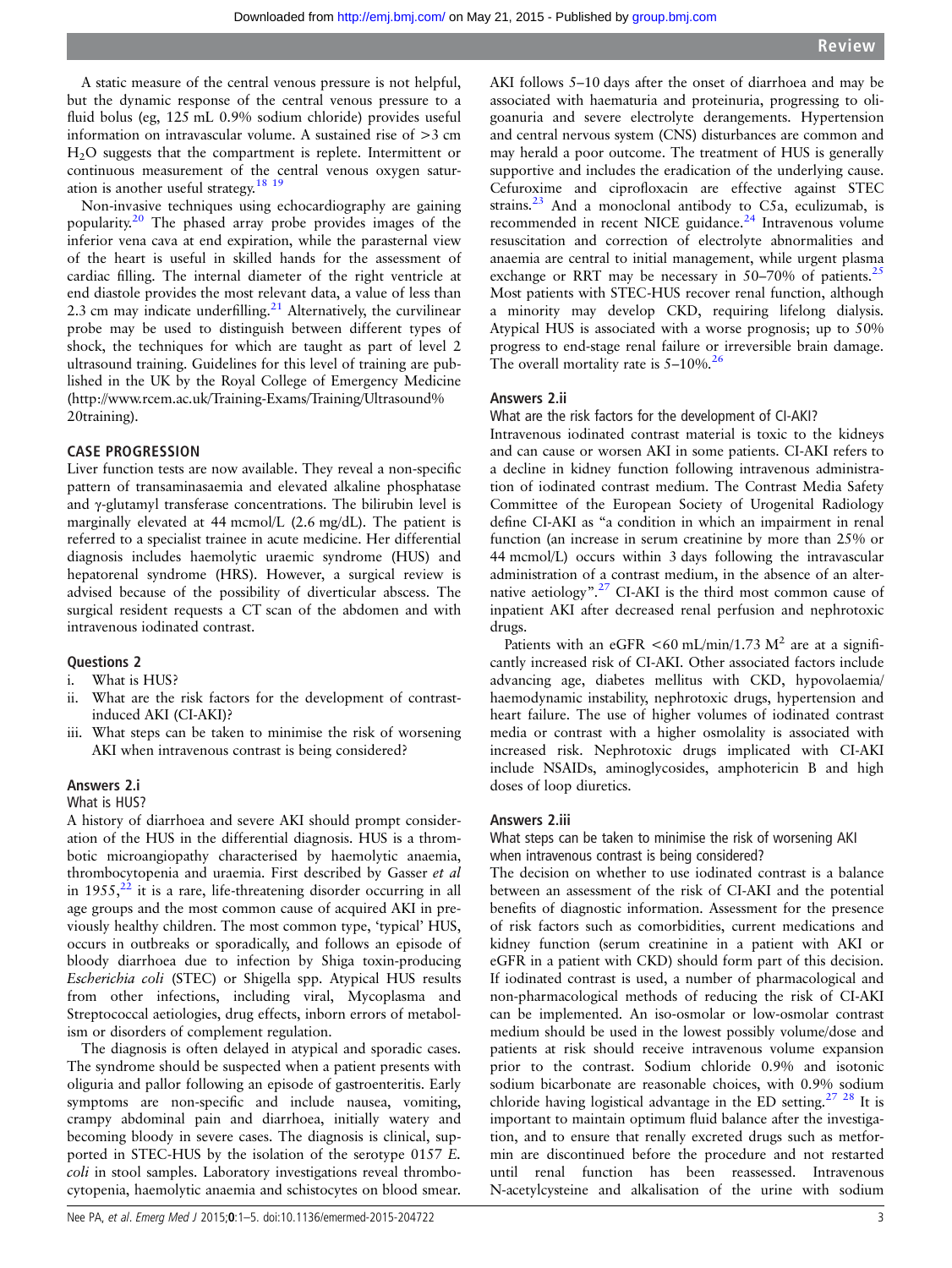bicarbonate are recommended by some authorities, but evidence for either approach is lacking.<sup>[29](#page-4-0)</sup>

The Prevention of Serious Adverse Events following Angiography trial will compare the effectiveness of isotonic sodium bicarbonate versus intravenous saline, and oral N-acetylcysteine (NAC) versus oral placebo for the prevention of serious outcomes associated with CI-AKI. Investigators aim to enrol 8680 patients undergoing angiography.<sup>[30](#page-4-0)</sup>

## CASE CONCLUSION

The patient has been admitted to the high dependency unit. Repeat investigations at 6 h after admission show an improvement. He has received 3.5 litres of 0.9% sodium chloride. His urine output has increased to 20 mLs/h (approximately 0.25 mL/kg/h) and ultrasound assessment of intravascular volume shows that he is probably still hypovalaemic.

The past medical history is now available from his general practitioner. Of note, he has Child B alcoholic liver disease. There is discussion on the possibility that he may have HRS and whether this condition should influence decision-making with regard to the potential for RRT.

## Questions 3

- i. What is the HRS?
- ii. What are the indications for urgent RRT?
- iii. What are the benefits and limitations of the different modalities of RRT?

## Answers 3.i

What is the hepatorenal syndrome?

The development of AKI is often seen as a mortal complication in patients with chronic liver disease (CLD), and is a frequent cause of intensive care unit (ICU) admission denial. HRS is diagnosed when a patient develops oliguria or a raised serum creatinine as a result of hepatic cirrhosis and ascites. A similar condition is sometimes seen in acute hepatocellular necrosis but the term HRS is usually reserved for the chronic condition. HRS may be triggered by infection, including spontaneous bacterial peritonitis, and occurs in half of all patients with CLD during the course of their condition. There is no consistent relationship between severity of liver disease, by liver function tests or synthetic function, and the risk of HRS. Two distinct forms are described; type 1 HRS is rapidly progressive (days) and is fatal without full supportive treatment. It is a complication of spontaneous bacterial peritonitis (SBP) and may also occur following paracentesis of ascites with inadequate albumin replacement. Gastrointestinal bleeding, hypotension, malnutrition and pre-existing CKD are other risk factors. Type 2 HRS begins with a diuretic-resistant ascites and progresses to AKI over weeks. It is a more gradual process with a better prognosis; median survival is 6 months, although ultimately fatal without treatment.

The pathophysiology of HRS is poorly understood, but is related to vasoconstriction of the renal afferent arterioles, reducing renal plasma flow. Nitric oxide-mediated splanchnic vasodilatation, a feature of portal hypertension in cirrhosis, reduces the pressure in the renal vascular bed. Renal vasoconstriction follows, caused by activation of the sympathetic and renin-angiotensin-aldosterone systems and inhibition of prostaglandins.<sup>31</sup> 32

The diagnosis of HRS is suggested by a rising serum creatinine in the context of liver failure; the patient producing low volumes of urine containing very little sodium (<10 mmol/L). Other causes (prerenal, intrinsic renal and obstructive) of AKI must be excluded and urinary microscopy, vasculitic screen and

ultrasound evaluation of the renal tract should be performed. Treatment is supportive, optimising tissue oxygenation and intravascular volume, eliminating nephrotoxic drugs and treating sepsis. RRT may be necessary in the short term to manage the complications of AKI. Transjugular intrahepatic portosystemic shunt procedure or an infusion of the vasopressin analogue terlipressin may improve renal function by reducing portal pressure. Definitive treatment is liver transplantation.

## Answers 3.ii

What are the indications for urgent RRT?

Life-threatening indications mandating the urgent provision of RRT are:

- ▸ Hyperkalaemia (>6.1 mmol/L) refractory to medical management;
- ▸ Respiratory distress secondary to pulmonary oedema/volume overload;
- ▸ Severe metabolic acidosis (pH <7.1) unresponsive to optimisation of haemodynamic status;
- ▸ Uraemic complications (pericarditis, coagulopathy, encephalopathy);
- ▸ Poisoning by drugs eliminated by RRT (salicylates, ethylene glycol, methanol, barbiturates, lithium). Phenytoin, tricyclics and digoxin are not removed by RRT because of their volume of distribution.

At present there are no absolute criteria for starting RRT emergently in AKI. Recent guidance suggests that RRT should be started "when life-threatening changes in fluid, electrolyte, and acid-base balance exist".<sup>[33](#page-4-0)</sup> While absolute levels are important (eg, grossly elevated serum potassium), consideration needs to be given to the wider clinical context rather than single thresholds. RRT is indicated when medical management fails to resolve volume overload and/or the metabolic disturbances of AKI. The urgency is dependent on the specific indication(s), the patient's clinical condition and the trend and predicted course of the AKI.

## Answers 3.iii

What are the benefits and limitations of the different modalities of RRT?

RRT refers to procedures in which fluid and or solutes are removed from a patient's blood using diffusion (haemodialysis), convection (haemofiltration) or a combination of the two, haemodiafiltration. This can be a continuous or intermittent process. The emergency procedure is carried out via a coaxial catheter placed in a major vein, forming a venovenous circuit.

Intermittent haemodialysis (IHD) works by diffusion of solutes across a semipermeable membrane, a concentration gradient being generated by dialysate and patient blood in countercurrent flow. The rate of solute clearance can be altered by increasing/decreasing the dialysate and blood flow rates, changing the membrane permeability and the duration of dialysis. IHD is able to remove solutes at a relatively rapid rate, allowing for greater time off dialysis and the opportunity for diagnostic investigations and other therapeutic interventions. However, a short dialysis time makes for large fluid shifts that can cause or worsen haemodynamic instability and it is not advocated in shocked or critically ill patients.

Continuous RRT (CRRT) encompasses a range of different modalities that share the common trait of slower volume and solute removal over an extended period of time, say 12–48 h. The most common regimen is continuous venovenous haemofiltration, sometimes combined with dialysis. CRRT is the preferred choice in critically ill patients as fluid shifts are less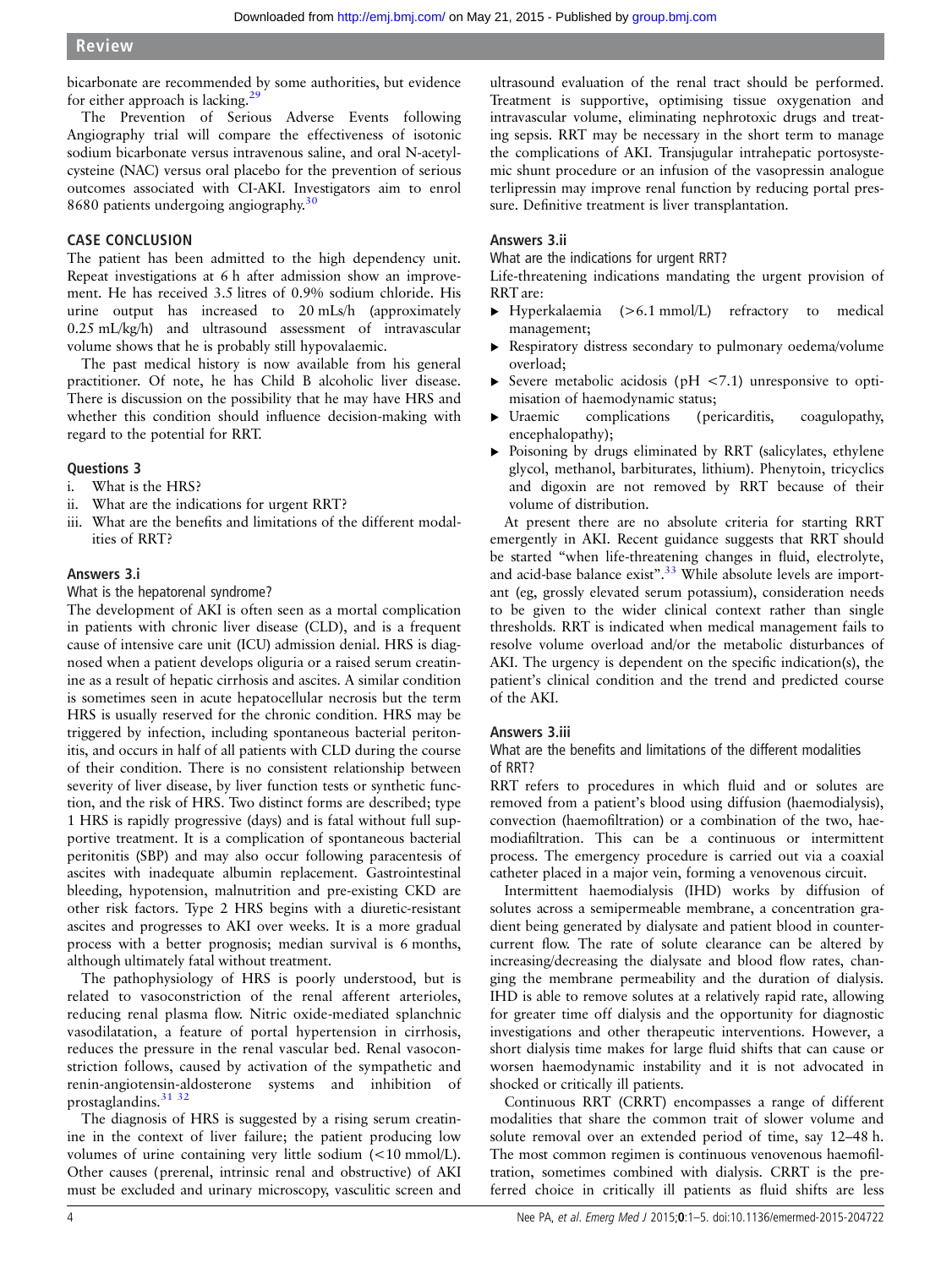<span id="page-4-0"></span>severe. CRRT is technically simpler, though more expensive. Solute clearance is dependent on exchange volume, which may be limited by patient tolerability. It is also more vulnerable to interruptions by clot formation within the circuit.

Regardless of the technique employed, anticoagulation is usually necessary to maintain filter patency. A Cochrane meta-analysis found no difference in mortality, hospital or ICU length of stay or renal recovery between patients with AKI whether treated with IHD or CRRT.<sup>34</sup>

Contributors PAN devised and supervised the article. DJB prepared the first draft. VT contributed the laboratory information. AEW researched HUS. KJS contributed the critical care insights and AJL the overall quality control from a nephrologist's perspective.

Competing interests None declared.

Provenance and peer review Commissioned; externally peer reviewed.

#### REFERENCES

- 1 Bellomo R, Ronco C, Kellum JA, et al. Acute renal failure—definition, outcome measures, animal models, fluid therapy and information technology needs: the Second International Consensus Conference of the Acute Dialysis Quality Initiative (ADQI) Group. [Crit Care](http://dx.doi.org/10.1186/cc2872) 2004;8:R204–12.
- 2 Mehta RL, Kellum JA, Shah VS, et al. Acute Kidney Injury Network: report of an initiative to improve outcomes in acute kidney injury. [Crit Care](http://dx.doi.org/10.1186/cc5713) 2007;11:R31.
- 3 Kidney Disease: Improving Global Outcomes (KDIGO) Acute Kidney Injury Work Group. KDIGO Clinical Practice Guideline for Acute Kidney Injury. [Kidney Int Suppl](http://dx.doi.org/10.1038/kisup.2011.32) 2012;2:19–36.
- 4 Stewart J, Findalay G, Smith N, et al. Adding Insult to Injury. A review of the care of patients who died in hospital with a primary diagnosis of acute kidney injury (acute renal failure). National Confidential Enquiry into Patient Outcome and Death, 2009.
- 5 National Institute for Clinical Excellence. Acute Kidney Injury. Prevention, detection and management of acute kidney injury up to the point of renal replacement therapy. Clinical guideline 169, 2013.
- 6 Levey AS, Stevens LA, Schmid CH, et al. A new equation to estimate glomerular filtration rate. [Ann Intern Med](http://dx.doi.org/10.7326/0003-4819-150-9-200905050-00006) 2009;150:604–12.
- 7 Praught ML, Shlipak MG. Are small changes in serum creatinine an important risk factor. [Curr Opin Nephrol Hypertens](http://dx.doi.org/10.1097/01.mnh.0000165894.90748.72) 2005;14:265–70.
- 8 Chertow GM, Burdick E, Honour M, et al. Acute Kidney injury, mortality, length of stay, and costs in hospitalized patients. [J Am Soc Nephrol](http://dx.doi.org/10.1681/ASN.2004090740) 2005;16:3365-70.
- 9 Zhou H, Hewitt SM, Yuen PST, et al. Acute Kidney Injury Biomarkers-Needs, Present Status and Future Promise. Nephrol Self Assess Program 2006;5:63–71.
- 10 Coca SG, Yalavarthy R, Concato J, et al. Biomarkers for the diagnosis and risk stratification of acute kidney injury: a systematic review. [Kidney Int](http://dx.doi.org/10.1038/sj.ki.5002729) 2008;73:1008–16.
- 11 Nickolas TL, O'Rourke MJ, Yang J, et al. Sensitivity and specificity of a single emergency department measurement of urinary neutrophil gelatinase-associated lipocalin for diagnosing acute kidney injury. [Ann Intern Med](http://dx.doi.org/10.7326/0003-4819-148-11-200806030-00003) 2008;148:810-19.
- 12 Haase M, Devarajan P, Haase-Fielitz A, et al. The Outcome of neutrophil gelatinase-associated lipocalin-positive subclinical acute kidney injury: a multicentre pooled analysis of prospective studies. [J Am Coll Cardiol](http://dx.doi.org/10.1016/j.jacc.2010.11.051) 2011;57:1752-61.
- 13 Bagshaw SM, Langenberg C, Bellomo R. Urinary biochemistry and microscopy in septic acute renal failure: a systematic review. [A J Kidney Dis](http://dx.doi.org/10.1053/j.ajkd.2006.07.017) 2006;48: 695–705.
- 14 Schneider AG, Bellomo R. Urinalysis and pre-renal acute kidney injury: time to move on. [Crit Care](http://dx.doi.org/10.1186/cc12676) 2013;17:141.
- 15 Uchino S, Bellomo R, Bagshaw SM, et al. Transient azotaemia is associated with a high risk of death in hospitalized patients. [Nephrol Dial Transplant](http://dx.doi.org/10.1093/ndt/gfp624) 2010;25:1833–9.
- 16 Prowle JR, Bellomo R. Fluid administration and the kidney. [Curr Opin Crit Care](http://dx.doi.org/10.1097/MCC.0b013e32833be90b) 2010;16:332–6.
- 17 National Institute for Clinical Excellence. Intravenous Fluid Therapy in Adults in Hospital. NICE clinical guideline 174, 2013.
- 18 Nebout S, Pirracchio R. Review article. Should We Monitor ScVO2 in Critically Ill Patients. [Cardiol Res Pract](http://dx.doi.org/10.1155/2012/370697) 2012;2012:1-7.
- 19 Antonelli M, Levy M, Andrews PJ, et al. Haemodynamic monitoring in shock and implications for management: International Consensus Conference, Paris, France 27–28 April 2006. [Intensive Care Med](http://dx.doi.org/10.1007/s00134-007-0531-4) 2007;33:575–90.
- 20 Kitakule MM, Mayo P. Use of ultrasound to assess fluid responsiveness in the intensive care unit. [Open Crit Care Med J](http://dx.doi.org/10.2174/1874828701003020033) 2010;3:33-7.
- 21 Royse C. Left ventricular end diastolic dimension (LVEDD) less than 2.3 cm/M<sup>-2</sup> is indicative of hypovolaemia. Pocket Guide to perioperative and critical care echocardiography. Australia: McGraw-Hill, 2006:95.
- 22 Gasser C, Gautier E, Steck A, et al. Haemolytic-uraemic syndrome: bilateral necrosis of the renal cortex in acute acquired haemolytic anaemia. Schweiz Med Wochenschr 1955;85:905–9.
- 23 McGannon CM, Fuller CA, Weiss AA. Different classes of antibiotics differentially influence Shiga toxin production. [Antimicrob Agents Chemother](http://dx.doi.org/10.1128/AAC.01783-09) 2010;54:3790–8.
- 24<http://www.nice.org.uk/guidance/hst1.doi> (04.02.2015). 25 Grisaru S. Management of haemolytic-uremic syndrome in children. [Int J Nephrol](http://dx.doi.org/10.2147/IJNRD.S41837)
- [Renovasc Dis](http://dx.doi.org/10.2147/IJNRD.S41837) 2014;7:231–9. 26 Noris M, Remuzzi G. Atypical hemolytic-uremic syndrome. [N Engl J Med](http://dx.doi.org/10.1056/NEJMra0902814)
- 2009;361:1676–87. 27 Morcos SK, Thomsen HS, Webb JAW, et al. Contrast Media Safety Committee of the
- European Society of the Urogenital Radiology. Contrast-media-induced nephrotoxicity: a consensus report. [Eur Radiol](http://dx.doi.org/10.1007/s003300050894) 1999;9:1602–13.
- 28 Thomsen HS. Guidelines for Contrast Media from the European Society of Urogenital Radiology. [AJR Am J Roentgenol](http://dx.doi.org/10.2214/ajr.181.6.1811463) 2003;181:1463–71.
- 29 Kidney Disease: Improving Global Outcomes (KDIGO) Acute Kidney Injury Work Group. KDIGO Clinical Practice Guideline for Acute Kidney Injury. [Kidney Int Suppl](http://dx.doi.org/10.1038/kisup.2011.34) 2012;2:69–88.
- 30 Weisbord SD, Gallagher M, Kaufman J, et al. Prevention of Contrast-Induced AKI: A Review of Published Trials and the Design of the Prevention of Serious Adverse Events following Angiography (PRESERVE) Trial. [Clin J Am Soc Nephrol](http://dx.doi.org/10.2215/CJN.11161012) 2013;8:1618–31.
- 31 Wadei HM, Mai ML, Ahsan N, et al. Hepatorenal syndrome: pathophysiology and management. [Clin J Am Soc Nephrol](http://dx.doi.org/10.2215/CJN.01340406) 2006;1:1066-79.
- 32 Ng CKF, Chan MHM, Tai MHL, et al. Hepatorenal syndrome. Clin Biochem Rev 2007;28:11–17.
- 33 Kidney Disease: Improving Global Outcomes (KDIGO) Acute Kidney Injury Work Group. KDIGO Clinical Practice Guideline for Acute Kidney Injury. [Kidney Int Suppl](http://dx.doi.org/10.1038/kisup.2011.35) 2012;2:89–115.
- 34 Rabindranath KS, Adams J, Macleod AM, et al. Intermittent versus continuous renal replacement therapy for acute renal failure in adults (Review). Cochrane Database Syst Rev 2007;(3):CD003773.